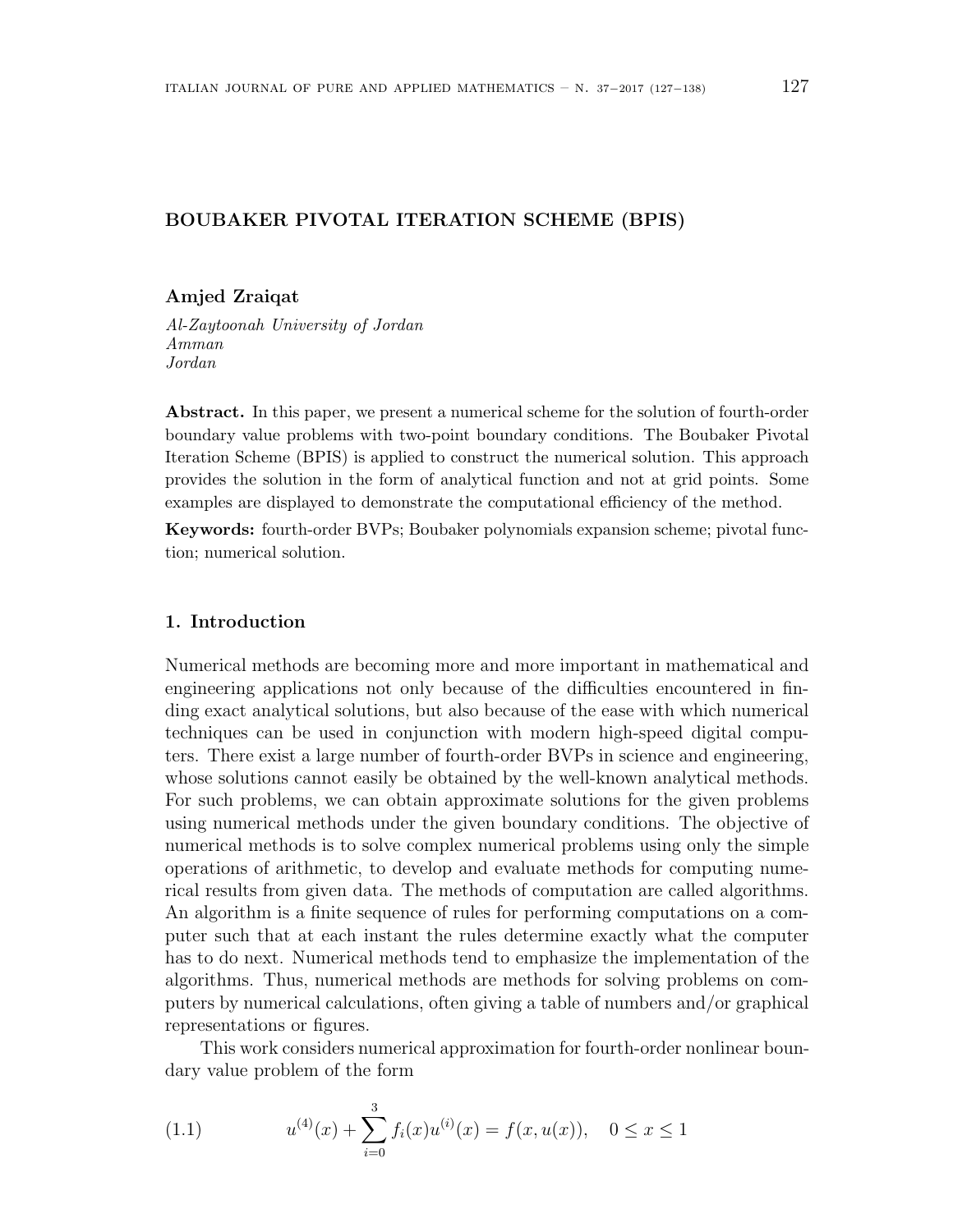with the boundary conditions

(1.2) 
$$
u(0) = \alpha_0, \quad u(1) = \alpha_1, \quad u'(0) = \beta_0, \quad u'(1) = \beta_1
$$

where  $\alpha_i$ , and  $\beta_i$  (*i*=0, 1) all are real constants,  $f(x, u)$  is a continuous real valued function, and  $f_i(x)$  ( $i=0,1,2,3,4$ ) are all continuous functions on the interval [0, 1].

Two-point boundary value problems have been extensively studied in the literature. These problems generally arise in the mathematical modeling of viscoelastic and inelastic flows, deformation of beams, plate deflection theory, and other branches of mathematical, physical and engineering sciences, see [5]-[7]. Theorems which discuss the conditions for the existence and uniqueness of solutions of such problems can be found in Agarwal's book [8]. Exact solutions of such problems can be found only in very rare cases. Various numerical methods such as Finte difference method [9], Spline techniques [10], [11], B-spline technique [12], [13], and others have been employed to solve fourth-order boundary value problems.

In this paper, we present a novel technique to solve  $(1.1)$  and  $(1.2)$  by using BPIS where the Boubaker Polynomials Expansion Scheme (BPES) constitutes the base of our method. The Boubaker Polynomials Expansion Scheme BPES is a resolution protocol which has been successfully applied to several applied-physics and mathematics problems. Solutions have been proposed through the BPES in many fields such as numerical analysis  $[14]$ -[19], theoretical physics  $[16]$ -[21], mathematical algorithms [18], heat transfer [22], [23], and material characterization [24]. The rest of the paper is organized as follows. In the next section some properties of Boubaker Polynomials which gave the fundamentals of BPIS is introduced. The solution of (1.1) and (1.2) using BPIS introduced in Section 3. The numerical Examples are presented in Section 4. Section 5 ends this paper with a brief conclusion.

### **2. Properties of Boubaker polynomials**

In this section, we start with some notations, definitions and basic results that are useful for the proposed method. In this paper, the Boubaker Polynomials will be used to investigate the fourth-order boundary value problems. In recent years, a lot of attention has been devoted to the study of Boubaker Polynomials Expansion Scheme to investigate various scientific models, using only the subsequence  ${B_{4k}(x)}_{k=1}^{\infty}$ . The monic Boubaker polynomials are defined as:

$$
(2.1) \quad B_n(x) = \sum_{k=0}^{\lfloor \frac{n}{2} \rfloor} (-1)^k {n-k \choose k} \frac{n-4k}{n-k} x^{n-2k}, \ n \ge 1, \quad \left\lfloor \frac{n}{2} \right\rfloor = \frac{2n + (-1)^n - 1}{4}
$$

and  $B_0(x) = 1$ . Such polynomials satisfy the relations

(2.2) 
$$
B_n(-x) = (-1)^n B_n(x), \qquad n \ge 0
$$

$$
B_n(x) = xB_{n-1}(x) - B_{n-2}(x), \quad n = 3, 4, ...
$$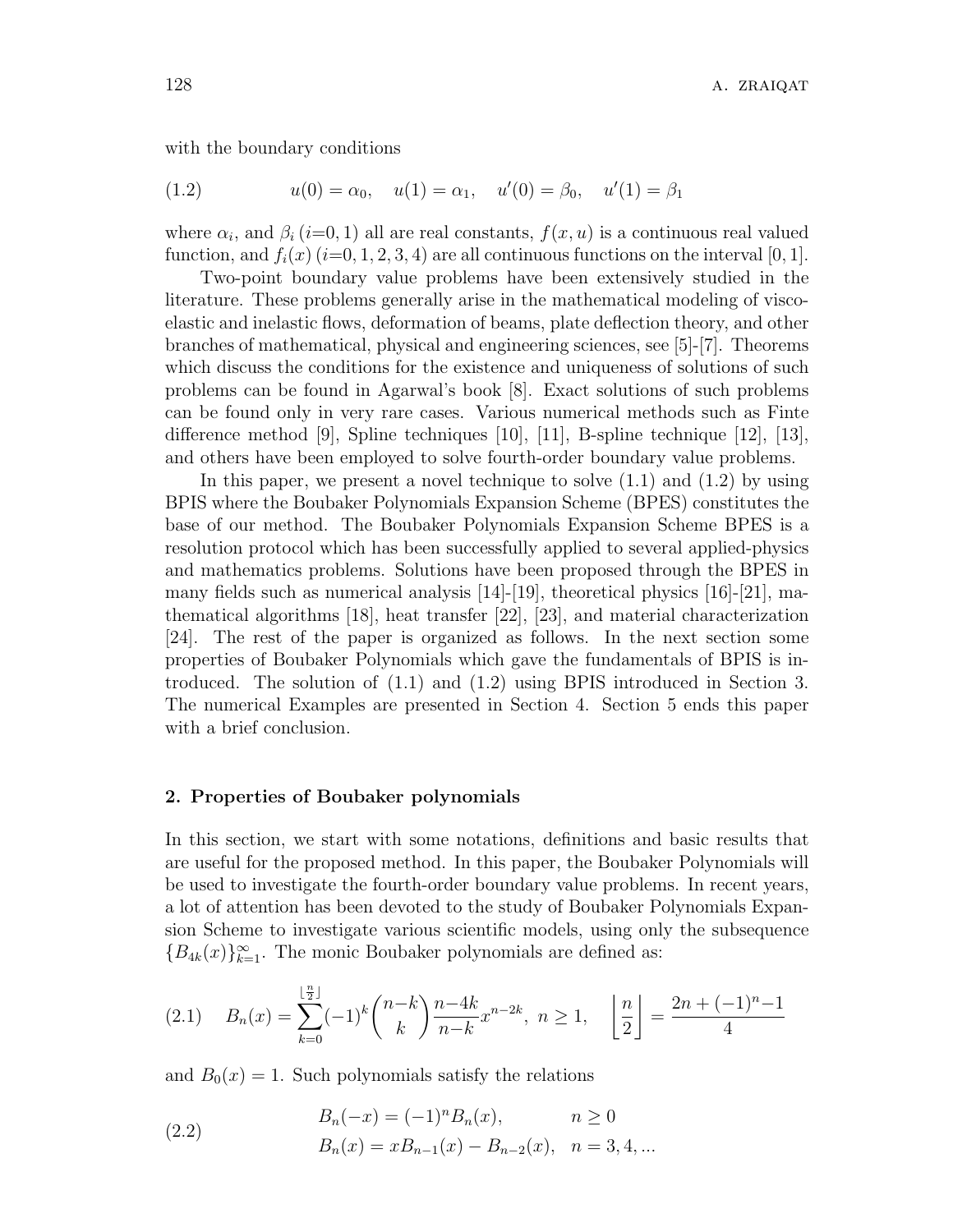In particular, the 4*k*-Boubaker polynomials satisfy the relation

(2.3) 
$$
B_{4(k+1)} = (x^4 - 4x^2 + 2)B_{4k} - \beta_k B_{4(k-1)}(x), \quad k \ge 1
$$

with  $B_0(x) = 1$  and  $B_4(x) = x^4 - 2$  where  $\beta_0 = 0, \beta_1 = -2$  and  $\beta_k = 1$  for  $k \ge 2$ , see [?]. For example, for  $k \leq 4$  we have

$$
B_4(x) = x^4 - 2
$$
  
\n
$$
B_8(x) = x^8 - 4x^6 + 8x^2 - 2
$$
  
\n
$$
B_{12}(x) = x^{12} - 8x^{10} + 18x^8 - 35x^4 + 24x^2 - 2
$$
  
\n
$$
B_{16}(x) = x^{16} - 12x^{14} + 52x^{12} - 88x^{10} + 168x^6 - 168x^4 + 48x^2 - 2.
$$

As a well known powerful properties of the 4*k*-Boubaker polynomials their values at 0 and  $r_k$ , where  $r_k$  designates the 4*k*-Boubaker polynomial minimal positive root. Some of these properties are listed below:

(2.5) 
$$
\sum_{k=1}^{N} B_{4k}(x)|_{x=0} = -2N, \qquad \sum_{k=1}^{N} B_{4k}(x)|_{x=r_k} = 0,
$$

also first derivatives values:

(2.6)  

$$
\sum_{k=1}^{N} \frac{dB_{4k}(x)}{dx} \Big|_{x=0} = 0, \qquad \sum_{k=1}^{N} \frac{dB_{4k}(x)}{dx} \Big|_{x=r_k} = \sum_{k=1}^{n} H_k,
$$

$$
H_n = B'_{4n}(r_n) = \frac{4r_n(2 - r_n^2) \sum_{k=1}^{n} B_{4k}^2(r_n))}{B_{4(n+1)}(r_n)} + 4r_n^3.
$$

Finally, we close this section by stating one the most noticed results, see [25]:

**Theorem 2.1** *Every polynomial*  $B_n(x)$ ,  $n \geq 2$ , has two conjugate complex roots  $\pm i\sqrt{\gamma_n}$ ,  $\gamma_n > 0$ , and other zeros are real and symmetrically distributed in (−2, 2)*, where*  $\lim_{n\to\infty} \gamma_n = \frac{4}{3}$  $\frac{4}{3}$ .

## **3. Analysis of the method**

In this section, we employ our technique of **BPIS** to find out an analytical solution of the general fourth-order boundary value problem  $(1.1)$  and  $(1.2)$ . We first formulate and analyze **BPIS** for solving such problems.

**Definition 3.1** The boundary conditions  $u(1) = \alpha_1$ , and  $u'(0) = \beta_0$  in (1.2) are called pivotal conditions of the boundary value problem (1.1) and (1.2).

**Definition 3.2** A function  $\psi(x) \in C^4[0,1]$  is said to be a pivotal function of the fourth-order boundary value problem (1.1) and (1.2) if it satisfies the conditions  $\psi(1) = -\alpha_1$ , and  $\psi'(0) = -\beta_0$ .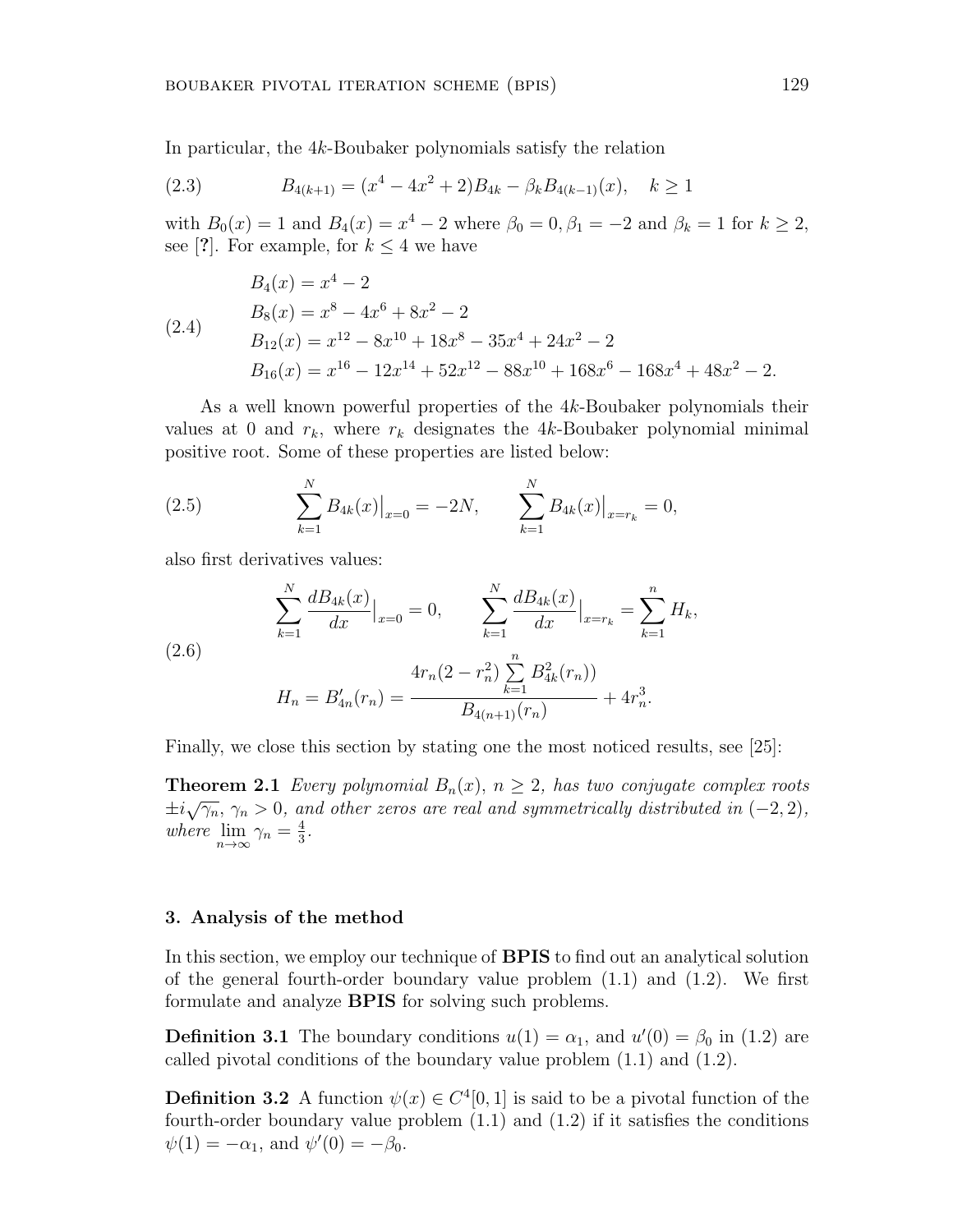**Remark 3.3** It can be noted that the boundary value problem (1.1) and (1.2) has infinitely many pivotal functions. For example, each term in the sequence  $\{(\beta_0 - \alpha_1)x^n - \beta_0x\}_{n=2}^{\infty}$  is a pivotal function.

For the convenience of the reader, we consider a fourth-order boundary value problem of the form

$$
(3.1) \t\t\t Lu + Nu = g
$$

with boundary conditions  $(1.2)$ , where L is the linear differential operator which is given by

(3.2) 
$$
L = \frac{d^4}{dx^4} + \sum_{i=1}^3 f_i(x) \frac{d^i}{dx^i},
$$

Nu represents the nonlinear term, and  $g(x)$  is a source term. The BPIS starts by transforming the above problem using the transformation

$$
(3.3) \t\t v(x) = u(x) + \psi(x)
$$

where  $\psi(x)$  is an arbitrary pivotal function. Thus we obtain a new fourth-order boundary value problem of the form

$$
(3.4) \t\t\t Lv+N(v-\psi)=g(x)+L\psi
$$

with boundary conditions

(3.5) 
$$
v(0) = \alpha_0 + \psi(0)
$$
,  $v(1) = 0$ ,  $v'(0) = 0$ ,  $v'(1) = \beta_1 + \psi'(1)$ 

Assume that the approximation  $v_N$  of the solution of  $(3.4)$  and  $(3.5)$  has the form

(3.6) 
$$
v_N(x) = \frac{1}{2N} \sum_{k=1}^{N} \lambda_k B_{4k}(r_k x)
$$

*N* is a preassigned integer,  $r_k|_{k=1,\dots,N}$  are 4*k*-Boubaker minimal positive roots, and the constants  $\lambda_k|_{k=1,\dots,N}$  are to be determined. It is worth noting that the function  $v_N(x)$  satisfies the transformed pivotal conditions.

For the determination of the constants  $\lambda_k|_{k=1,\dots,N}$ , an appropriate *N*-sampling is carried out inside the interval [0*,* 1] by setting

(3.7) 
$$
x_k = \frac{k-1}{N-1}, \quad k = 1, 2, ..., N.
$$

Then we seek for the values of  $\lambda_k|_{k=1,\dots,N}$  that minimizes the objective function

(3.8) 
$$
\sum_{k=1}^{N} \left( L(v_N)|_{x_k} - F(x_k) \right)^2,
$$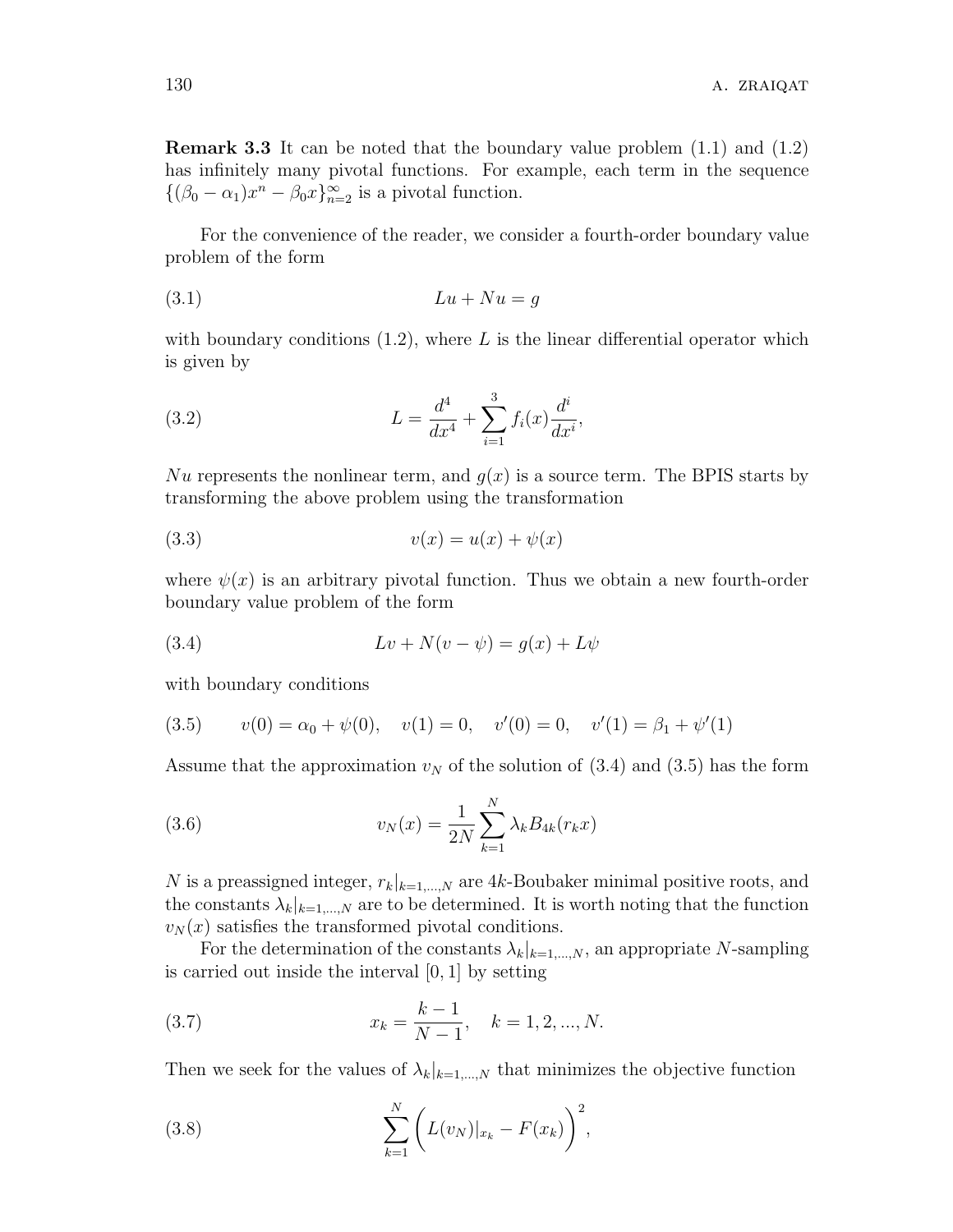where

(3.9) 
$$
F(x_k) = g(x_k) + L(\psi)|_{x_k} - N\left(\frac{1}{2N}B_{4k}(r_kx) - \psi\right)\Big|_{x_k}
$$

subject to the constraints

(3.10) 
$$
\sum_{k=1}^{N} \lambda_k = -N(\alpha_0 + \psi(0)), \qquad \left. \frac{dv_N}{dx} \right|_{x=1} = \beta_1 + \psi'(1).
$$

Thus  $u_N(x) = v_N(x) - \psi(x)$  is an approximate solution of the solution of the boundary value problem (3.1) and (1.2). This algorithm will be clarified with a famous example in the next section where the approximate solution is in good agreement with the exact one even for small values of *N*. The above analysis leads us to a very important linearization process which comes from the flexibility in choosing the pivotal functions. The second example in the next section illustrate the linearization process.

## **4. Numerical examples**

In this section, we present and discuss the numerical results by employing the BPIS for two examples. Results demonstrate that the present method is remarkably effective.

**Example 1.** Scott and Watts [1] considered the following special fourth-order boundary value problem:

(4.1) 
$$
u^{(4)}(x) - (1+c)u'' + cu(x) = \frac{1}{2}cx^2 - 1
$$

with the boundary conditions

(4.2) 
$$
u(0) = 1
$$
,  $u'(0) = 1$ ,  $u(1) = 1.5 + \sinh(1)$ ,  $u'(1) = 1 + \cosh(1)$ .

The exact solution of the above problem is

(4.3) 
$$
u(x) = 1 + \frac{1}{2}x^2 + \sinh(x).
$$

The solution of (4.1) is independent of the parameter *c*. Scott and Watts have solved (4.1) with boundary conditions (4.2) for large values of *c* with orthonormalization process. It has been shown that each time the solutions started to lose their linear independence, one has to perform orthonormalization. In fact, as *c* got bigger it required more normalization. Momani and Noor obtained the solution of problem (4.1) with boundary conditions (4.2) by differential transform method (DTM) and the solution is accurate for  $c < 10^6$  [2]. Noor and Mohyud-Din solved the same boundary value problem by using variational iteration method [3]. A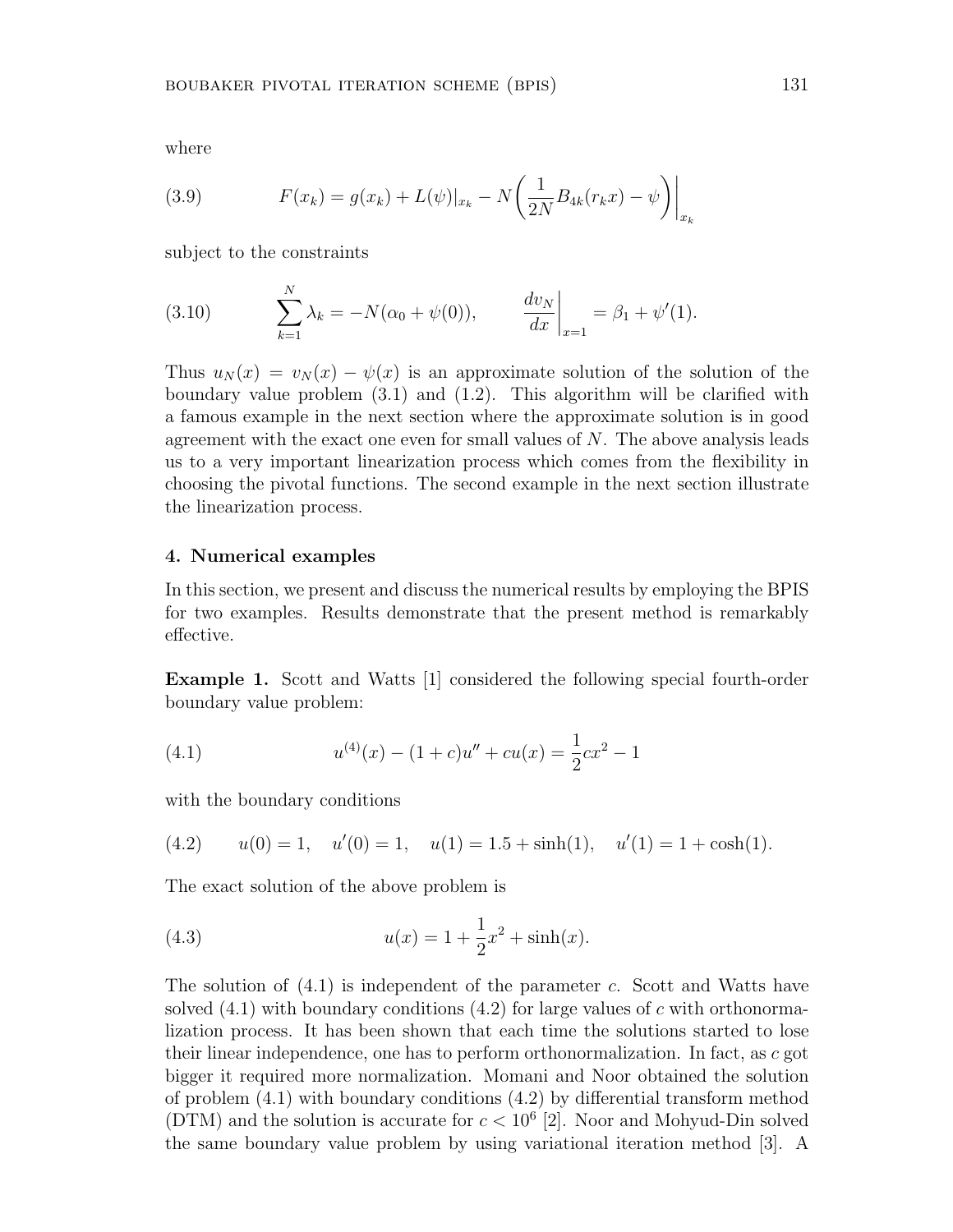new reproducing kernel Hilbert space method (RKHSM) introduced in [4] to solve (4.1) and (4.2) for large values of *c*. Equation (4.1) can be rewritten as

(4.4) 
$$
[u^{(4)}(x) - u^{(2)}(x) + 1] - c[u^{(2)}(x) - u(x) + \frac{1}{2}x^2] = 0.
$$

The solution of the fourth-order boundary value problem is also a solution of

(4.5) 
$$
u^{(2)}(x) - u(x) + \frac{1}{2}x^2 = 0,
$$

which is just the term in brackets multiplying  $c$  in  $(4.4)$ . The remaining term in brackets in (4.4) is just the second derivative of (4.5). This unusual behavior results in the solution of the original problem being independent of the constant *c*. Using the new technique, we discuss the solution of this problem from different points of view. First, we show the vital rule played by pivotal functions in obtaining the approximation  $u_N(x)$  of  $u(x)$ . Second, We examine our approach using different values of *c*. Finally, we compare our results with previous methods. Consider the following pivotal functions:

(4.6) 
$$
\psi_1(x) = (-.5 - \sinh(1))x^2 - x
$$

(4.7) 
$$
\psi_2(x) = e^{-x} - e^{-1} - 1.5 - \sinh(1)
$$

(4.8) 
$$
\psi_3(x) = -\sinh(x) - 1.5 - \sinh(1)
$$

According to BPIS, one can obtain the approximation  $u_N(x)$  of  $u(x)$ . We have computed the absolute errors  $\psi_i^{(4)}$  $i_i^{(4)}$   $(i = 1, 2, 3)$  corresponding to the proposed pivotal functions  $\psi_1, \psi_2$ , and  $\psi_3$  with  $N = 4$ . Numerical results are given in Table 1.

**Table 1.** Absolute errors  $\psi_i^{(4)}$  $i^{(4)}$   $(i = 1, 2, 3)$  corresponding to the proposed pivotal functions  $\psi_1, \psi_2$ , and  $\psi_3$ .

| $\mathcal{X}$ | True Solution |          | $\psi_2$ |          |
|---------------|---------------|----------|----------|----------|
| 0.0           | 1.0000000000  | 0.0000   | 0.0000   | 0.0000   |
| 0.1           | 1.1051667500  | $5.4e-4$ | 5.7e-5   | $1.6e-7$ |
| 0.2           | 1.2213360025  | $1.6e-3$ | $2.2e-4$ | 5.5e-7   |
| 0.3           | 1.3495202934  | $2.7e-3$ | $4.5e-4$ | $9.4e-7$ |
| 0.4           | 1.4907523258  | $3.4e-3$ | $6.9e-4$ | $1.0e-6$ |
| 0.5           | 1.6460953055  | $3.5e-3$ | 8.8e-4   | $7.5e-7$ |
| 0.6           | 1.8166535821  | $3.1e-3$ | $9.5e-4$ | $1.6e-7$ |
| 0.7           | 2.0035837018  | $2.3e-3$ | 8.5e-4   | $4.2e-7$ |
| 0.8           | 2.2081059822  | $1.3e-3$ | 5.7e-4   | $6.1e-7$ |
| 0.9           | 2.4315167257  | $4.1e-4$ | $2.1e-4$ | $3.2e-7$ |
| 1.0           | 2.6752011936  | 0.0000   | 0.0000   | 0.0000   |

Table 1 clearly shows the improvement we achieved using different pivotal functions.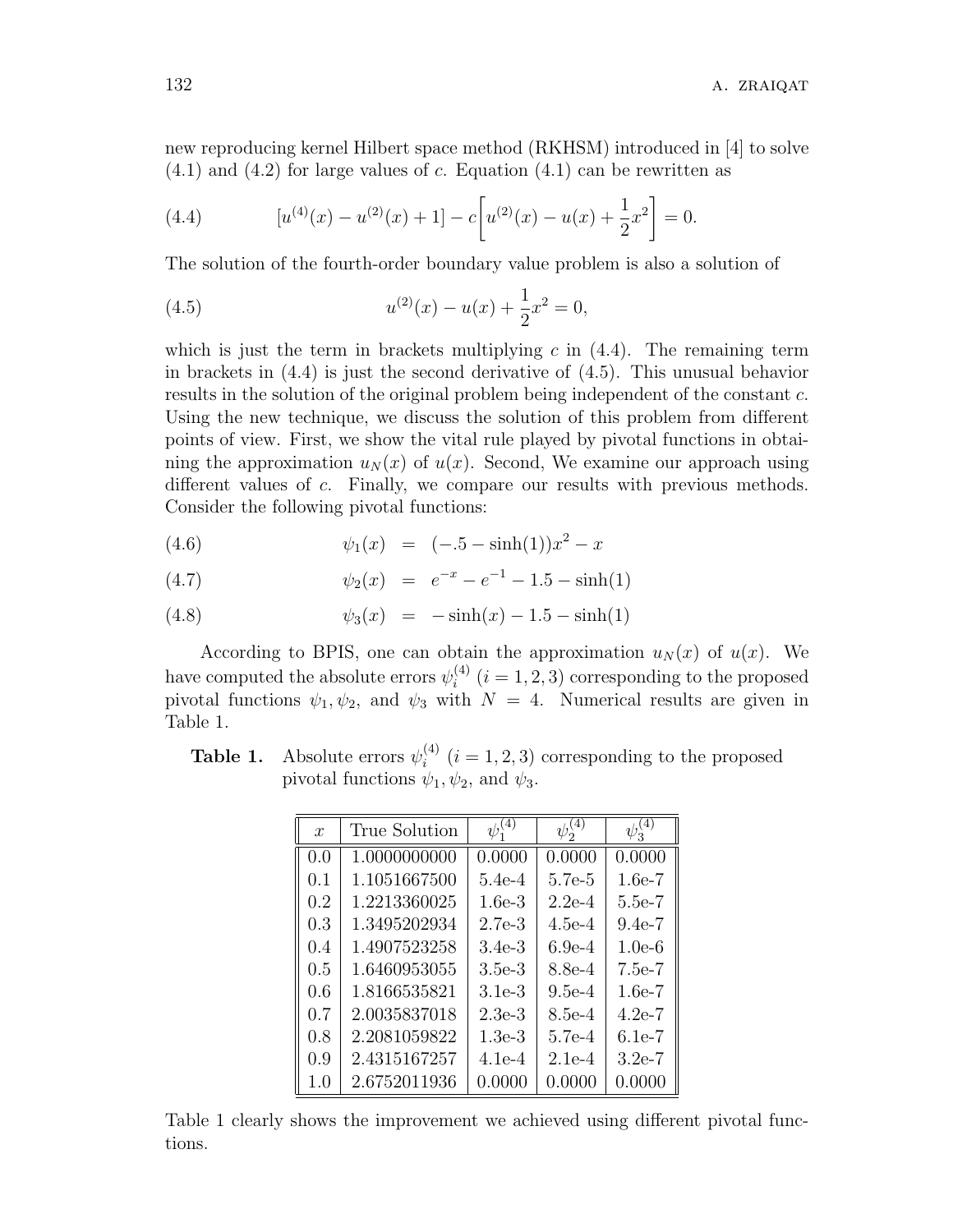Next, we consider the pivotal function  $\psi_3(x)$  and calculate the absolute errors associated with  $c = 10^{-6}$ ,  $c = 10$ ,  $c = 10^6$ .

The table below exhibits the computed results and shows that the absolute errors were not affected by changing the value of the constant *c* even for very small values which is never discussed before.

| $\mathcal{X}$ | True Solution | $(c=10^{-6})$<br>$\psi_3^{\vee}$ | $(c = 10)$<br>$\psi_3$ | $, (c = 10^6)$<br>$\psi_3^{\vee}$ |
|---------------|---------------|----------------------------------|------------------------|-----------------------------------|
| 0.0           | 1.0000000000  | 0.0000                           | 0.0000                 | 0.0000                            |
| 0.1           | 1.1051667500  | $1.2e-12$                        | $2.3e-12$              | $6.6e-13$                         |
| 0.2           | 1.2213360025  | $1.6e-12$                        | $2.5e-12$              | $9.2e-13$                         |
| 0.3           | 1.3495202934  | $1.8e-12$                        | $2.5e-12$              | $3.6e-13$                         |
| 0.4           | 1.4907523258  | $3.3e-12$                        | $3.6e-12$              | $2.0e-13$                         |
| 0.5           | 1.6460953055  | $6.9e-12$                        | $6.8e-12$              | $1.5e-12$                         |
| 0.6           | 1.8166535821  | $1.1e-11$                        | $1.0e-11$              | $2.5e-12$                         |
| 0.7           | 2.0035837018  | $1.3e-11$                        | $1.3e-11$              | $2.1e-12$                         |
| 0.8           | 2.2081059822  | $1.7e-11$                        | $1.7e-11$              | $3.5e-12$                         |
| 0.9           | 2.4315167257  | $1.7e-11$                        | 1.7e-11                | $6.8e-12$                         |
| $1.0\,$       | 2.6752011936  | 0.0000                           | 0.0000                 | 0.0000                            |

**Table 2.** Absolute errors for  $c = 10^{-6}$ ,  $c = 10$ ,  $c = 10^6$  when  $N = 7$ .

Table 3 reveals a comparison between the errors obtained by using the methods mentioned in [4] and our approach. Examining this table closely shows the improvement obtained by the proposed scheme.

**Table 3.** Numerical results for Example 1 when  $c = 10^6$ .

| $\mathcal{X}$ | True Solution | ADM[4]     | HPM[4]     | DTM[4]    | RHKSM[4]  | $BPIS(\psi_3^{(7)}$ |
|---------------|---------------|------------|------------|-----------|-----------|---------------------|
| 0.0           | 1.0000000000  | 0.0000     | 0.0000     | 0.0000    | 0.0000    | 0.0000              |
| 0.1           | 1.1051667500  | $6.5E + 3$ | $6.5E + 3$ | $1.5E-10$ | $7.5E-11$ | $6.6e-13$           |
| 0.2           | 1.2213360025  | $8.8E + 4$ | $8.8E+4$   | $3.7E-8$  | $2.1E-10$ | $9.2e-13$           |
| 0.3           | 1.3495202934  | $3.6E + 5$ | $3.6E + 5$ | $9.0E-7$  | $3.4E-10$ | $3.6e-13$           |
| 0.4           | 1.4907523258  | $9.1E + 5$ | $9.1E + 5$ | $8.5E-6$  | $4.1E-10$ | $2.0e-13$           |
| 0.5           | 1.6460953055  | $1.6E + 6$ | $1.6E + 6$ | $4.8E-5$  | $4.1E-10$ | $1.5e-12$           |
| 0.6           | 1.8166535821  | $2.3E + 6$ | $2.3E + 6$ | $1.9E-4$  | $3.5E-10$ | $2.5e-12$           |
| 0.7           | 2.0035837018  | $2.6E + 6$ | $2.6E + 6$ | $6.4E-4$  | $2.3E-10$ | $2.1e-012$          |
| 0.8           | 2.2081059822  | $2.1E + 6$ | $2.1E + 6$ | $1.7E-3$  | $1.1E-10$ | $3.5e-12$           |
| 0.9           | 2.4315167257  | $9.1E + 5$ | $9.1E + 5$ | $4.2E-3$  | $2.6E-11$ | $6.8e-12$           |
| 1.0           | 2.6752011936  | 0.0000     | 0.0000     | 0.0000    | 0.0000    | 0.0000              |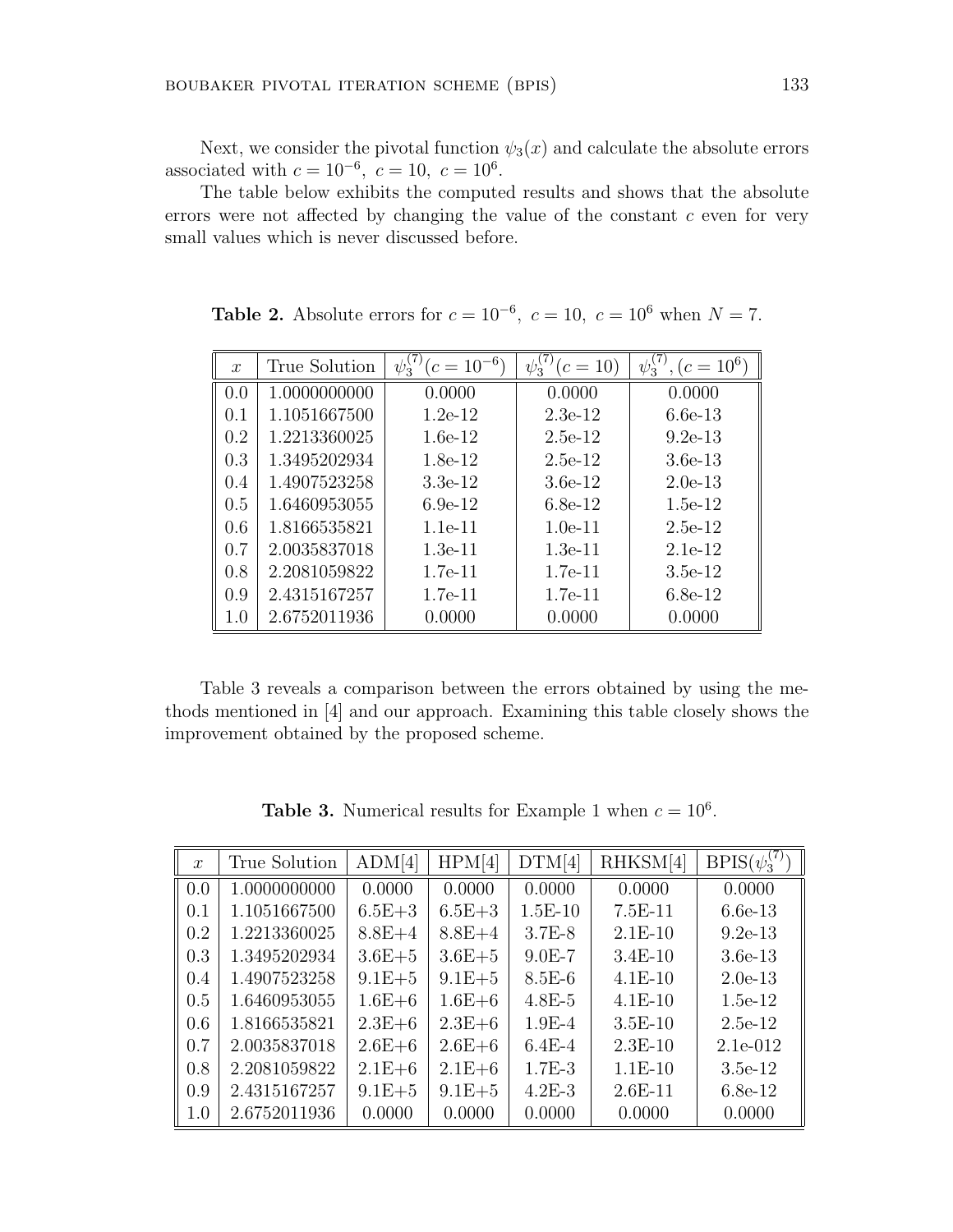**Example 2.** We next consider the nonlinear boundary value problem:

(4.9) 
$$
u^{(4)} - e^x u'' + u + \sin(u) = f(x)
$$

subject to the boundary conditions

(4.10) 
$$
u(0) = 1
$$
,  $u'(0) = 1$ ,  $u(1) = 1 + \sinh(1)$ ,  $u'(1) = \cosh(1)$ 

where

(4.11) 
$$
f(x) = 1 + \sin(1 + \sinh(x)) - (-2 + e^x)\sinh(x)
$$

The exact solution of  $(4.9)$  and  $(4.10)$  is given by

$$
(4.12) \t\t u(x) = 1 + \sinh(x)
$$

This is an interesting problem considered by Fashan [4]. A linearization process applied to the problem above using two pivotal functions and the results compared with [4], see table 5. Consider the pivotal functions

(4.13) 
$$
\psi_1(x) = -x - \sinh(1)
$$

(4.14) 
$$
\psi_2(x) = -e^x + e - 1 - \sinh(1).
$$

Let  $N = 4$ . Applying BPIS with respect to the pivotal function  $\psi_1$ , we obtain the approximation  $U_4(x)$  of  $u(x)$ , where

$$
U_4(x) = -0.00000000009803538503532164759113909868325x^{16} + 0.0000000023542610058198409258849496537761x^{14} + 0.000000042529399502812798572975400624682x^{12} - 0.000013433820238054875870068277482186x^{10} + 0.00045005860626105410201065313102606x^8 - 0.0049453446305244210781767729908711x^6 + 0.1049331457830995431198063126805x^4 + 0.074776722831346462472315347799307x^2 + x + 1.0000000000000000000089388939039072.
$$

Substituting  $(4.15)$  in the nonlinear term  $sin(u(x))$ , we obtain the linearized form of the boundary value problem (4.9) and (4.10) as follows:

(4.16) 
$$
u^{(4)}(x) - e^x u''(x) + u(x) = f(x) - \sin(u_4(x))
$$

with boundary conditions

$$
(4.17) \t u(0) = 1, \t u'(0) = 1, \t u(1) = 1 + \sinh(1), \t u'(1) = \cosh(1)
$$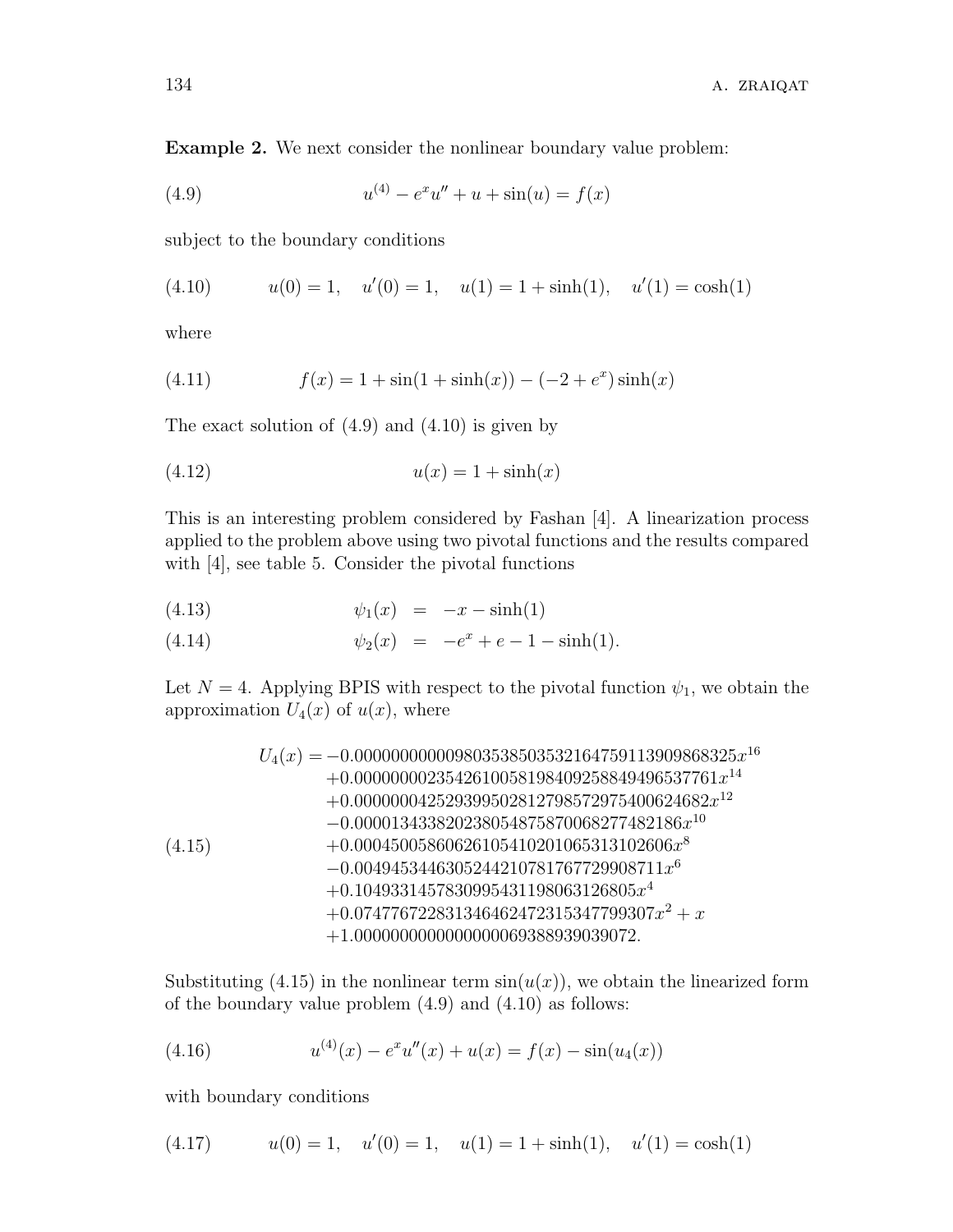Applying BPIS to the linearized problem using the pivotal function  $\psi_2(x)$ , we have the approximation

$$
u_4^{(2)}(x) = e^x - 0.50000417574041429870090557455166x^2
$$
  
\n
$$
-0.041638055568834480012148060896809x^4
$$
  
\n
$$
-0.0014425473149225348443037016434657x^6
$$
  
\n
$$
+0.000013311147131641983031454006923302x^8
$$
  
\n
$$
-0.0000090876855913124668338091573609605x^{10}
$$
  
\n
$$
-0.000000083424445094660028827396146693082x^{12}
$$
  
\n
$$
+0.0000000037876040459617077946991317998246x^{14}
$$
  
\n
$$
-0.0000000000015772219821391087485678341815356x^{16}
$$
  
\n
$$
+0.000000000000000013877787807814456755295395851135
$$

Again, one can get the approximation  $u_5^{(3)}$  $u_5^{(3)}(x)$  of  $u(x)$  by substituting  $u_4^{(2)}$  $_4^{(2)}(x)$  in the nonlinear term  $sin(u(x))$ , which is given by

$$
u_5^{(3)}(x) = e^x - 0.49999989830481488172581934346248x^2-0.0416680566060748333445932563442428x^4-0.0013839852672572706244782813768148x^6-0.000031972982740266785270422060761747x^8+0.0000044279090765597957835121606922403x^{10}-0.0000011698051952654471291813237324335x^{12}+0.000000020219576882570412793447981920844x^{14}+0.00000000002219576882570412793447981920844x^{14}-0.00000000000089655271029356142341740348491118x^{18}+0.0000000000000089655271029356142341740348491118x^{18}+0.0000000000000003386180225106727448292076587677
$$

Continuing the linearization process, the absolute errors associated with the approximation  $u_4^{(2)}$  $u_4^{(2)}(x), u_5^{(3)}$  $u_5^{(3)}(x), u_6^{(4)}$  $\bar{\phi}_6^{(4)}(x)$ , and  $\bar{\phi}_7^{(5)}$  $T_7^{(5)}(x)$  are listed in Table 4.

**Table 4.** Absolute errors associated with  $u_4^{(2)}$  $u_4^{(2)}(x), u_5^{(3)}$  $u_5^{(3)}(x), u_6^{(4)}$  $u_6^{(4)}(x)$ , and  $u_7^{(5)}$  $x_7^{(5)}(x)$ for Example 2.

| $\boldsymbol{x}$ | True Solution | (2)<br>$\left( x\right)$<br>$u_4$ | (3)<br>(x)<br>$u_{5}$ | (4)<br>(x)<br>$u_6$ | (5)<br>(x)<br>$u_{\tau}$ |
|------------------|---------------|-----------------------------------|-----------------------|---------------------|--------------------------|
| 0.0              | 1.0000000000  | 0.0000                            | 0.0000                | 0.0000              | 0.0000                   |
| 0.1              | 1.1051667500  | $3.9e-8$                          | 8.8e-10               | $1.3e-11$           | 5.5e-13                  |
| 0.2              | 1.2213360025  | $1.2e-7$                          | $2.1e-9$              | $1.1e-10$           | $7.2e-13$                |
| 0.3              | 1.3495202934  | $1.8e-7$                          | $1.0e-9$              | $3.6e-10$           | $8.2e-13$                |
| 0.4              | 1.4907523258  | $1.3e-7$                          | $3.5e-9$              | $6.8e-10$           | $1.5e-12$                |
| 0.5              | 1.6460953055  | $4.6e-8$                          | 8.5e-9                | 8.4e-10             | $3.1e-12$                |
| 0.6              | 1.8166535821  | $2.9e-7$                          | $9.3e-9$              | $7.9e-10$           | 4.7e-12                  |
| 0.7              | 2.0035837018  | $4.6e-7$                          | $3.6e-9$              | $7.3e-10$           | $5.9e-12$                |
| 0.8              | 2.2081059822  | $4.2e-7$                          | $3.7e-9$              | $7.9e-10$           | 7.7e-12                  |
| 0.9              | 2.4315167257  | $1.8e-7$                          | $4.2e-9$              | $5.3e-10$           | $7.4e-12$                |
| 1.0              | 2.6752011936  | 0.0000                            | 0.0000                | 0.0000              | 0.0000                   |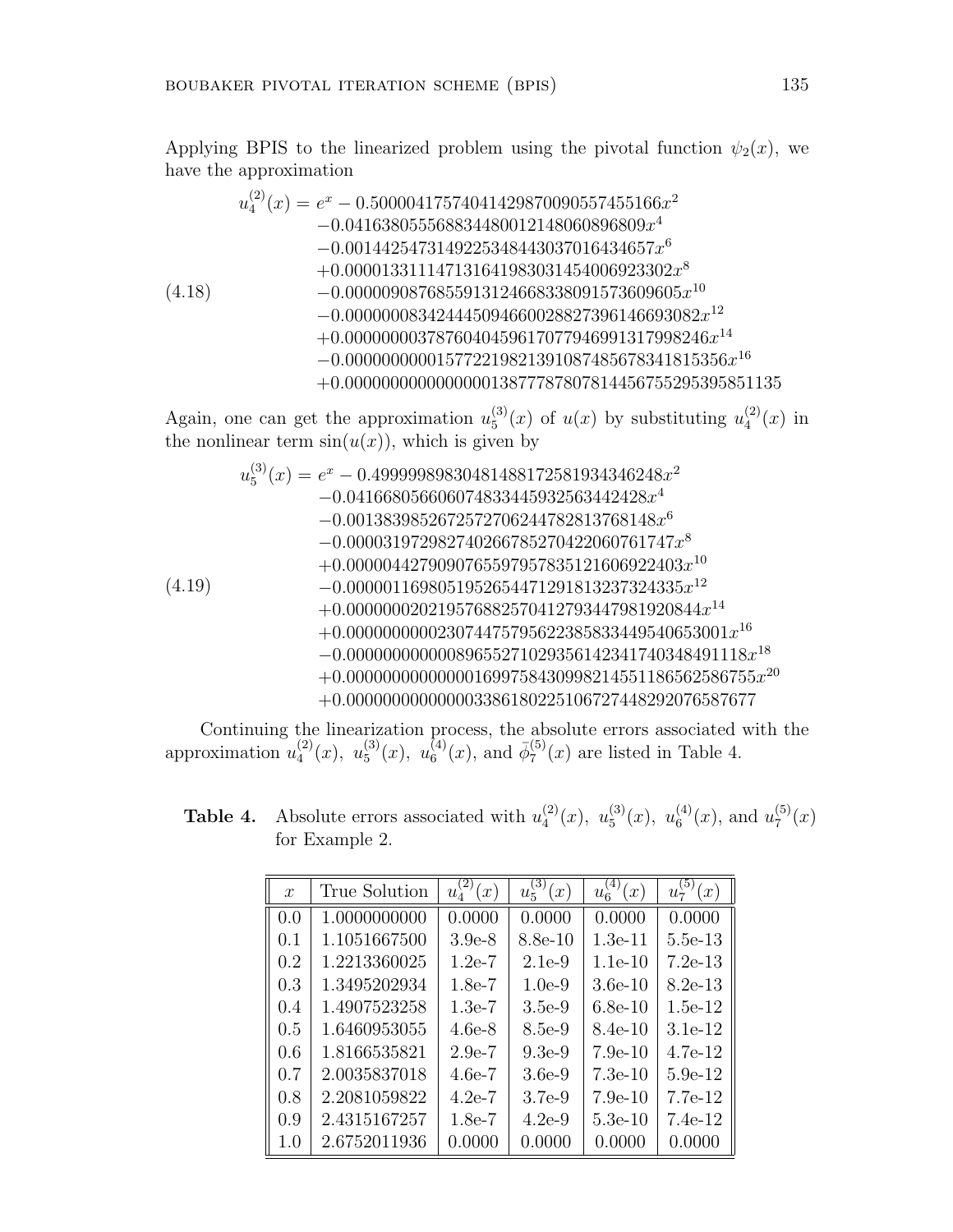Finally, Table 5 shows that is powerful and effective compared with [4].

| $\mathcal{X}$ | True Solution | RHKSM[4]    | BPEI(u)<br>x) |
|---------------|---------------|-------------|---------------|
| 0.0           | 1.000000000   | 0.0000      | 0.0000        |
| 0.1           | 1.1051667500  | 2.78E-8     | 5.5E-13       |
| 0.2           | 1.2213360025  | $8.09E-8$   | $7.2E-13$     |
| 0.3           | 1.3495202934  | $1.20E - 7$ | $8.2E-13$     |
| 0.4           | 1.4907523258  | $1.25E - 7$ | $1.5E-12$     |
| 0.5           | 1.6460953055  | $9.56E-8$   | $3.1E-12$     |
| 0.6           | 1.8166535821  | $4.82E - 8$ | 4.7E-12       |
| 0.7           | 2.0035837018  | 7.38E-9     | 5.9E-12       |
| 0.8           | 2.2081059822  | 1.07E-8     | 7.7E-12       |
| 0.9           | 2.4315167257  | 7.08E-9     | 7.4E-12       |
| 1.0           | 2.6752011936  | 0.0000      | 0.0000        |

**Table 5.** Numerical results for Example 2.

# **5. Conclusion**

The computations associated with the two examples discussed above were performed by using Matlab R2012a. The existence and uniqueness of the solution is guaranteed by Agarwals book [8]. The proposed algorithm using BPIS, produced a reliable computational method for handling boundary value problems. Comparing the obtained results with other works, the BPIS was clearly reliable if compared with grid points techniques where the solution is defined at grid points only. Moreover, numerical methods based on the approach we used would require considerably less computational effort.

# **References**

- [1] Scott, M.R., Watts, H.A., suport  *A computer code for two-point boundary-value problems via orthonormalization*, sand75-0198, Sandia Laboratories, Albuquerque, NM, 1975.
- [2] Momani, S., Noor, M.A., *Numerical comparison of methods for solving a special fourth-order boundary value problem*, Applied Mathematics and Computation, 191 (2007), 218-224.
- [3] Noor, M.A., Mohyup-Din, S.T., *Variational iteration technique for solving higher order boundary value problems*, Applied Mathematics and Computation, 189 (2) (2007), 1929-1942.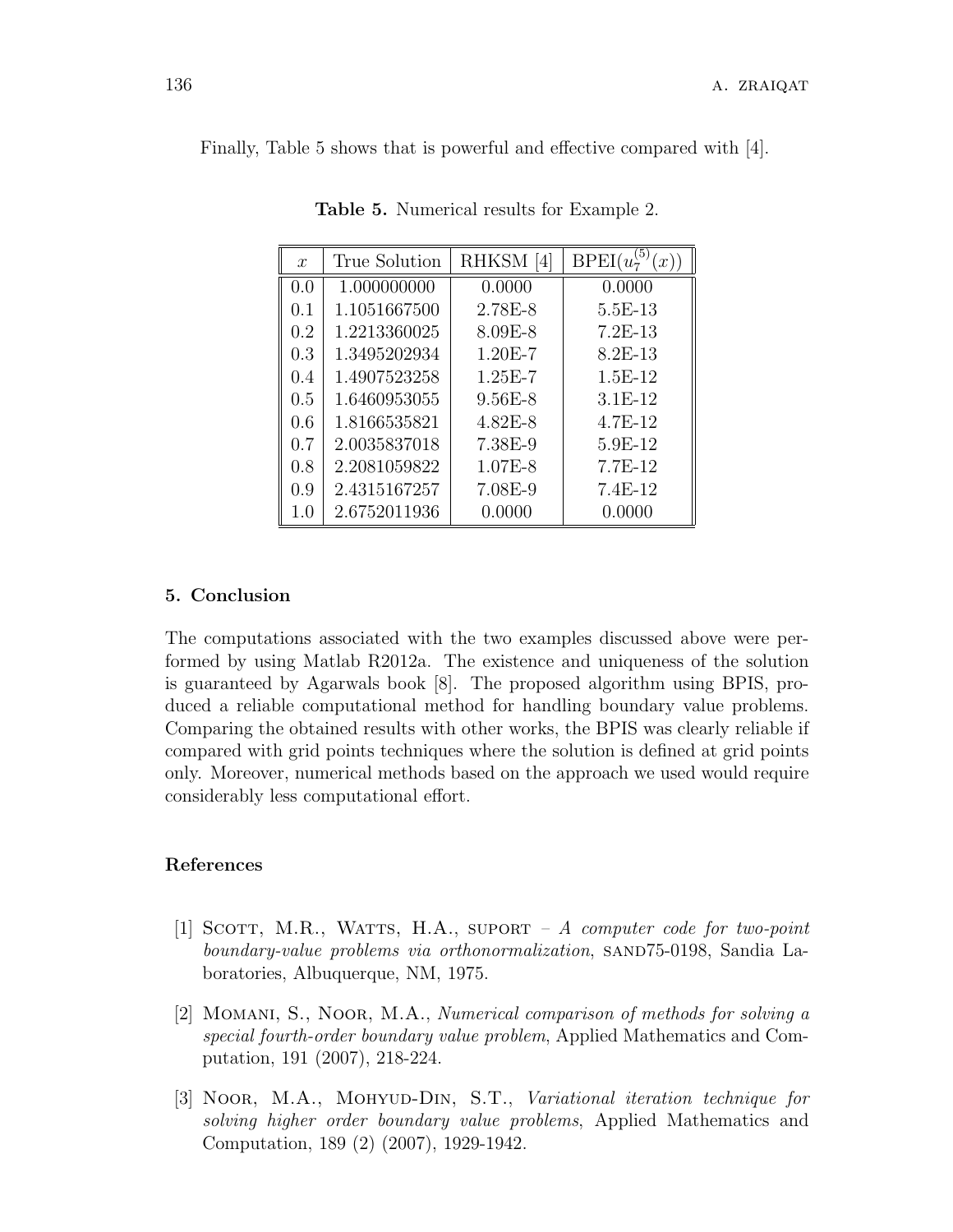- [4] Geng, F.Z., *A new reproducing kernel Hilbert space method for solving nonlinear fourth-order boundary value problems*, Applied Mathematics and Computation, 213 (2009), 163-169.
- [5] Momani, S.M., *Some problems in non-Newtonian fluid mechanics*, Ph.D. Thesis, Walse University, United Kingdom, 1991.
- [6] Ma, T.F., Silva, J., *Iteration solution for a beam equation with nonlinear boundary conditions of third order*, Applied Mathematics and Computation, 159 (1) (2004), 11-18.
- [7] Chawla, M.M., Katti, C.P., *Finite difference methods for two-point boundary-value problems involving higher order differential equation*, BIT 19 (1979), 27-33.
- [8] Agarwal, R.P., *Boundary Value Problems for High Ordinary Differential Equations*, World Scientific, Singapore, 1986.
- [9] Rashidinia, J., *Finite difference methods for a class of two point boundary value problems*, IUST International Journal of Engineering Science, 19 (2008), 67-72.
- [10] Fyfe, D.J., *The use of cubic splines in the solution of certain fourth order boundary value problems*, The Computer Journal, 13 (1970), 204-205.
- [11] Usmani, R.A., *Smooth spline approximations for the solution of a boundary value problem with engineering applications,* Journal of Computational and Applied Mathematics, 6 (1980), 93-98.
- [12] Sakai, M., Usmani, R., *Spline solutions for nonlinear fourth order two point boundary value problems*, Publications of the Research Institute for Mathematical Sciences, Kyoto University, 19 (1983), 135-144.
- [13] GUPTA, Y., KUMAR, M., *B-spline method for solution of linear fourth order boundary value problem*, Canadian Journal on Computing in Mathematics, Natural Sciences, Engineering and Medicine, 2 (2011), 166-169.
- [14] Kumar, A.S., *An Analytical Solution to Applied Mathematics-Related Love's Equation Using the Boubaker Polynomials Expansion Scheme*, Journal of the Franklin Institute, 347 (9) 2010, 1755-1761.
- [15] Belhadj, A., Bessrour, J., Bouhafs, M., Barrallier, L., *Experimental and theoretical cooling velocity profile inside laser welded metals using keyhole approximation and Boubaker polynomials expansion*, Journal of Thermal Analysis and Calorimetry, 97 (3) 2009, 911-920.
- [16] BARRY, P., HENNESSY, A., *Meixner-Type Results for Riordan Arrays and Associated Integer Sequences*, Section 6: *The Boubaker Polynomials*, Journal of Integer Sequences, 13 (2010), 1-34.